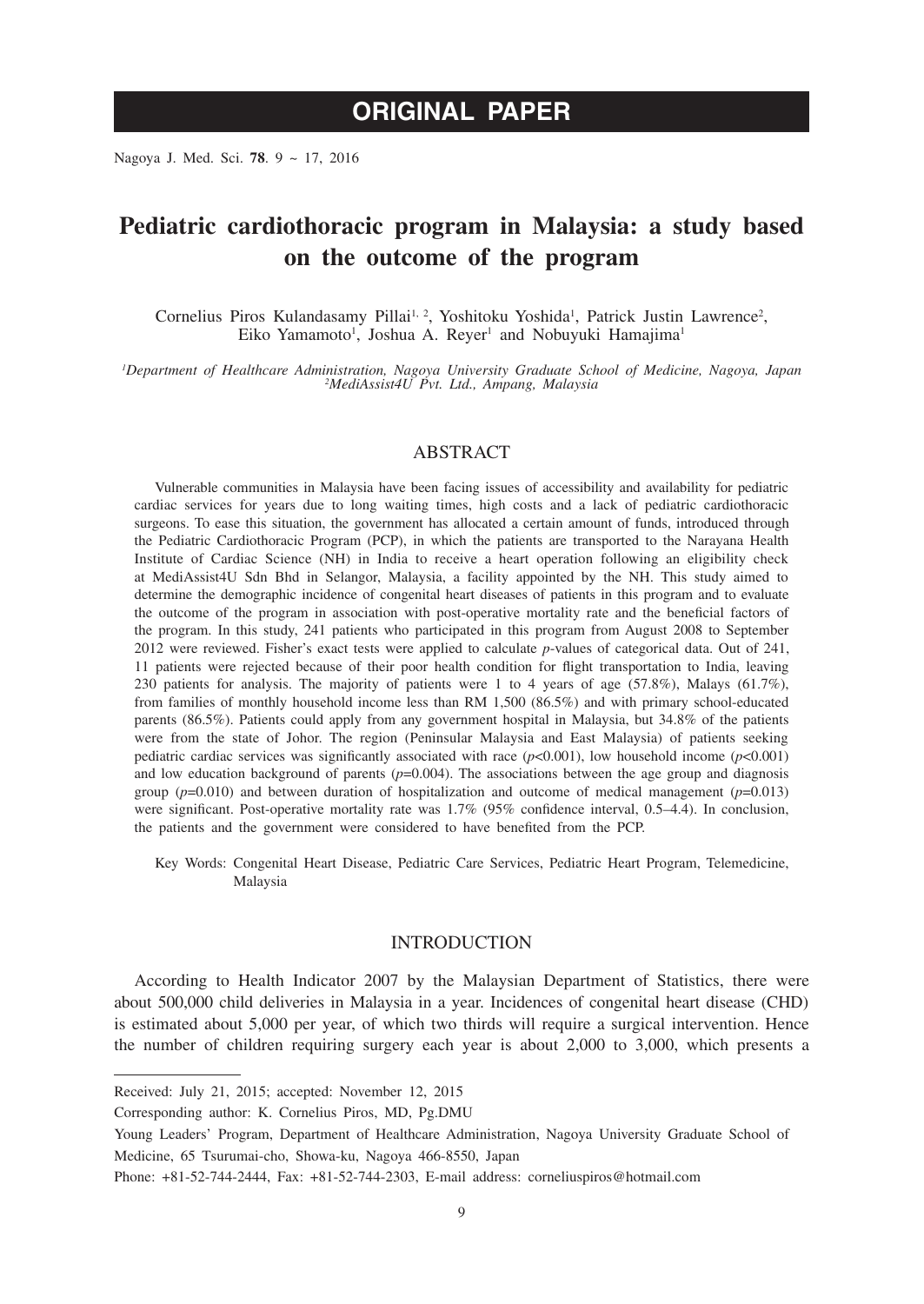unique challenge.1-4)

Currently, only the National Heart Institute and 2 other private hospitals are performing complex pediatric cardiothoracic surgeries. For certain cases, the waiting time is unacceptably long. The shortage of local pediatric cardiothoracic surgeons also compounds this delay. Due to high cost of cardiothoracic surgery in private hospitals, access to such services is limited for ordinary Malaysians. Consequently, some children have expired while waiting their turn for surgery.<sup>5-8)</sup>

To address these issues, the Cabinet of Malaysia have decided that the government will bear the cost of cardiothoracic surgery for poor Malaysian children undergoing surgery at Narayana Health Institute of Cardiac Sciences (NH), Bangalore, through the Medical Aid Fund, locally known as 'Tabung Bantuan Perubatan'.<sup>5,6,9-11)</sup> The program was named the Pediatric Cardiothoracic Program (PCP), and started in 2008.

A world renowned hospital for cardiology and cardiothoracic services for adult and children<sup>12-17)</sup> afflicted with heart diseases, the NH has the capacity and capability to treat both local and international patients, as well as perform simple to complex surgeries using advanced, high tech equipment along with their skilled specialists, paramedics and supporting clinical and non-clinical personnel.18-20) A discounted rate that is much lower than those charged by Malaysian private hospitals has been offered by the NH to perform cardiothoracic surgeries for poor Malaysian children.5,6,21)

The government allocated a total of RM 2 million (USD 512,000) biannually for this program but additional will be provided if it surplus. Eligible can obtain the medical aid fund for the medical management and the number of patient enrollment is not limited for this program. The government only pays about RM 14,900 (USD 4,030) for the packaged services regardless of type of surgery, type of medication and duration of hospitalization, flight ticket, visa and other miscellaneous issues.<sup>6)</sup>

MediAssist4U Pvt. Ltd. (M4U) was appointed by the NH as the local agent and facilitator for the purpose of facilitating the surgery of children suffering from CHD at NH, on a non-profit basis. Prior to traveling to India, the patients are seen and counselled by M4U.6) The clinic uses its teleconferencing facilities for tele-consultation with the NH, tele-ECG and tele-echocardiography for diagnostic purposes.<sup>11,22)</sup> Once approved by the NH through the videoconferencing session, M4U makes all the required arrangements to enable the selected patients to travel to India for surgery. M4U also makes arrangements for the patients' parents or guardians to accompany them.23,24)

The purpose of this study is to study demographics characteristics of patients with CHD who sought operations at the NH, and further to evaluate the outcome of the program based on post-operative mortality.

# MATERIALS AND METHODS

This study was conducted at M4U, a diagnostic center which evaluates the cardiac function of each patient prior to being referred to the NH for medical management. Data were collected from all patients potentially eligible for the surgery at the NH during the period from August 2008 to September 2012. The study subjects were 241 pediatric patients with cardiac-related problems who were referred from government hospitals in Malaysia, 11 of which were rejected as their health condition was too poor to board the plane to seek cardiac care in India. The remaining 230 patients were analyzed in this study. The medical records were collected using Clinical Management System software (MedexOne Global Pvt. Ltd., Kuala Lumpur) and also by reviewing patients' medical files for details of the surgery.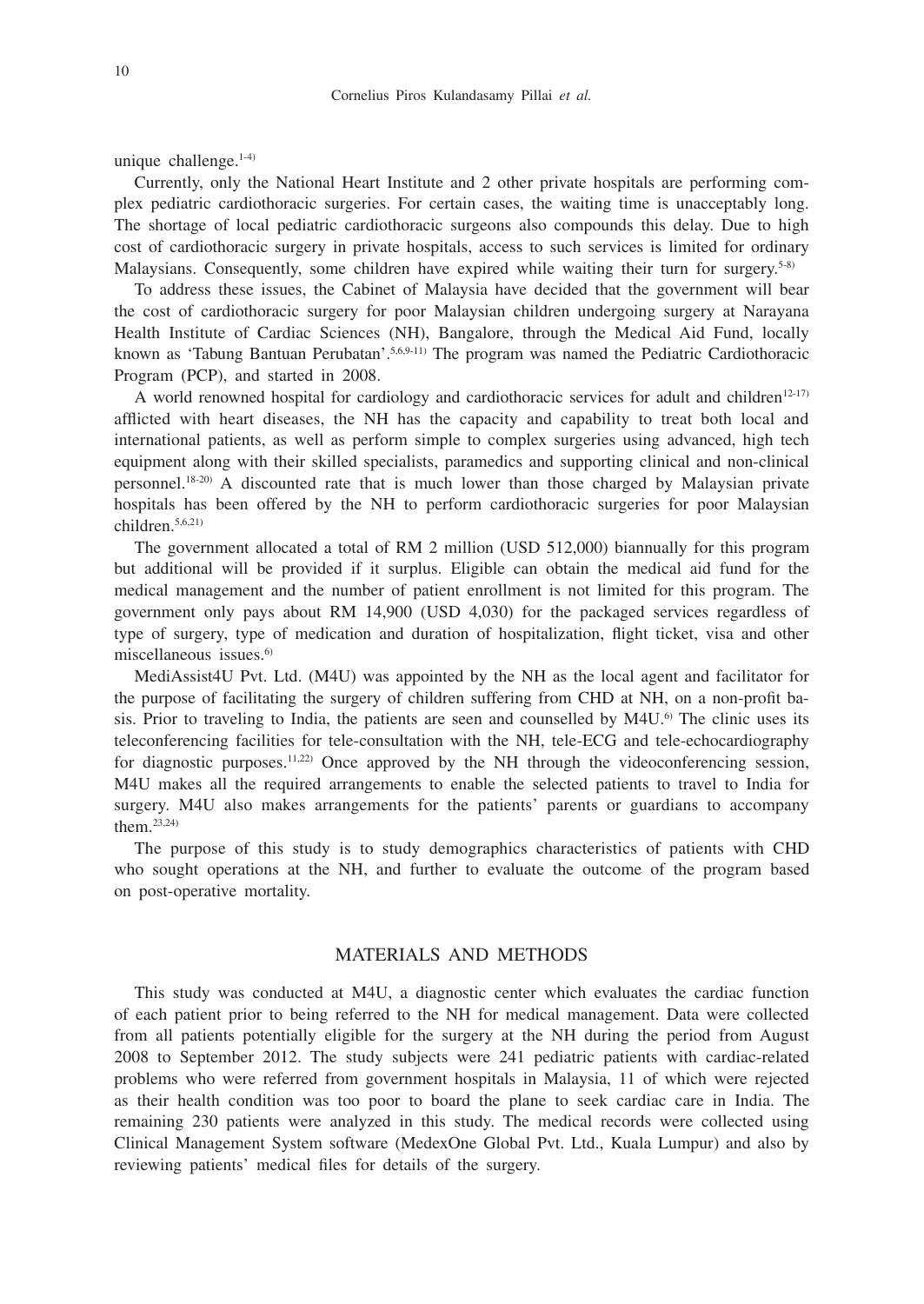Background factors which were taken into consideration were race, monthly household income and parents' education background, while the outcome was accounted via referral from government hospitals, diagnosis group, duration of hospitalization and post-operative mortality. They were followed up for 24 months as a matter of routine. This information has been routinely collected to evaluate the PCP. This study was ethically approved by M4U.

The difference in the categorical data were examined by Fisher's exact test, with 95% confidence intervals calculated based on a binomial distribution. Statistical Package for Social Science (SPSS) version 22.0 (IBM, Chicago, IL) was used for the calculation.

## **RESULTS**

*Socio-demographics characteristic of patients treated in Pediatric Cardiothoracic Program patients, August 2008 to September 2012.*

The majority of the pediatric patients (53.9%) were male (Table 1). During the enrollment period, 52.5% of males and 64.2% of females were aged 1 to 4 years, for 57.8% of the total. Half of the patients (61.7%) were Malays followed by others (14.8%) which composed of mix minority ethnics group, and the least was made up by Chinese  $(10.4\%)$ . Most  $(86.5\%)$  patients

| Characteristics                         | Male           |        | Female       |        | Total       |        |
|-----------------------------------------|----------------|--------|--------------|--------|-------------|--------|
|                                         | $\mathbf n$    | $(\%)$ | $\mathbf n$  | $(\%)$ | $\mathbf n$ | $(\%)$ |
| Total                                   | 124            | (100)  | 106          | (100)  | 230         | (100)  |
| Age                                     |                |        |              |        |             |        |
| < 1                                     | 17             | (13.7) | 12           | (11.3) | 29          | (12.6) |
| $1 - 4$                                 | 65             | (52.5) | 68           | (64.2) | 133         | (57.8) |
| $5 - 9$                                 | 22             | (17.7) | 17           | (16.0) | 39          | (17.0) |
| $10 - 14$                               | 20             | (16.1) | 9            | (8.5)  | 29          | (12.6) |
| Race                                    |                |        |              |        |             |        |
| Malay                                   | 74             | (59.7) | 68           | (64.1) | 142         | (61.7) |
| Chinese                                 | 15             | (12.1) | 9            | (8.5)  | 24          | (10.4) |
| Indian                                  | 14             | (11.3) | 16           | (15.1) | 30          | (13.0) |
| Others                                  | 21             | (16.9) | 13           | (12.3) | 34          | (14.8) |
| Monthly household income <sup>a</sup>   |                |        |              |        |             |        |
| $<$ RM 1,500 $(<$ USD 420)              | 106            | (85.5) | 93           | (87.7) | 199         | (86.5) |
| RM 1,500 - RM 3,000 (USD 420 - USD 840) | 18             | (14.5) | 13           | (12.3) | 31          | (13.5) |
| Parents' education background           |                |        |              |        |             |        |
| Primary education                       | 106            | (85.5) | 93           | (87.7) | 199         | (86.5) |
| Secondary education                     | 14             | (11.3) | 12           | (11.3) | 26          | (11.3) |
| Tertiary education                      | $\overline{4}$ | (3.2)  | $\mathbf{1}$ | (1.0)  | 5           | (2.2)  |

**Table 1** Socio-demographics characteristic of patients treated in Pediatric Cardiothoracic Program, August 2008 to September 2012

*a* Based on the data from Economic Planning Unit, Prime Minister's Department of Malaysia, household income < RM1,500 is categorized as low income group.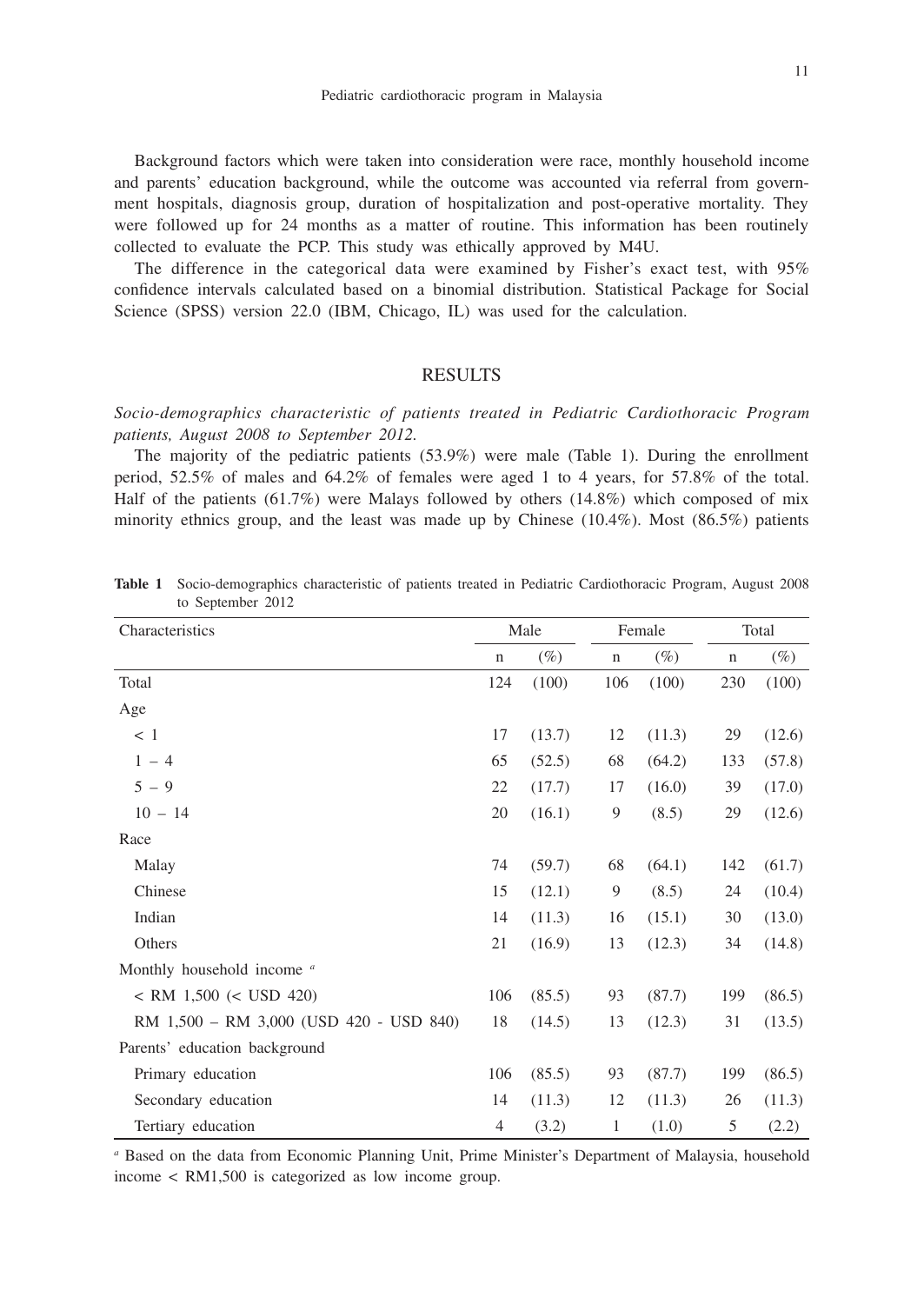

<sup>I</sup> Federal Territory of Kuala Lumpur

<sup>2</sup> Federal Territory of Putrajaya

<sup>3</sup> Federal Territory of Labuan

**Fig. 1** Volume of patients based on states for pediatric cardiothoracic program (PCP).

were from low income group with monthly household incomes of less than RM 1,500 (approximately \$420). More than four fifths (86.5%) of the patients' parents had not completed secondary education.

#### *Volume of patients for Pediatric Cardiothoracic Program by state*

Figure 1 explains the volume of patients for PCP by state. In Peninsular Malaysia, only 3 states, Pulau Pinang, Selangor (including the Federal Territory of Kuala Lumpur) and Johor, referred patients to M4U, while in East Malaysia both the states referred patients. Johor makes the largest proportions followed by Pulau Pinang and Sarawak; then Selangor and Sabah.

### *Characteristics of patients who were treated in Pediatric Cardiothoracic Program*

Table 2 shows the factors associated with patient seeking cardiothoracic services in government hospitals. Among 230 patients, 149 (64.8%) sought cardiothoracic services in Peninsular Malaysia government hospitals, while 81 (35.2%) sought services in East Malaysia government hospitals. There was no significant association  $(p=0.129)$  between the region and gender. The associations of the region with age  $(p=0.014)$ , race  $(p<0.001)$ , monthly household income  $(p<0.001)$ , and parents' education background (*p*<0.005) were statistically significant.

## *Diagnosis according to age group*

As shown in Table 3, more than half (56.1%) of the 230 patients were diagnosed with left to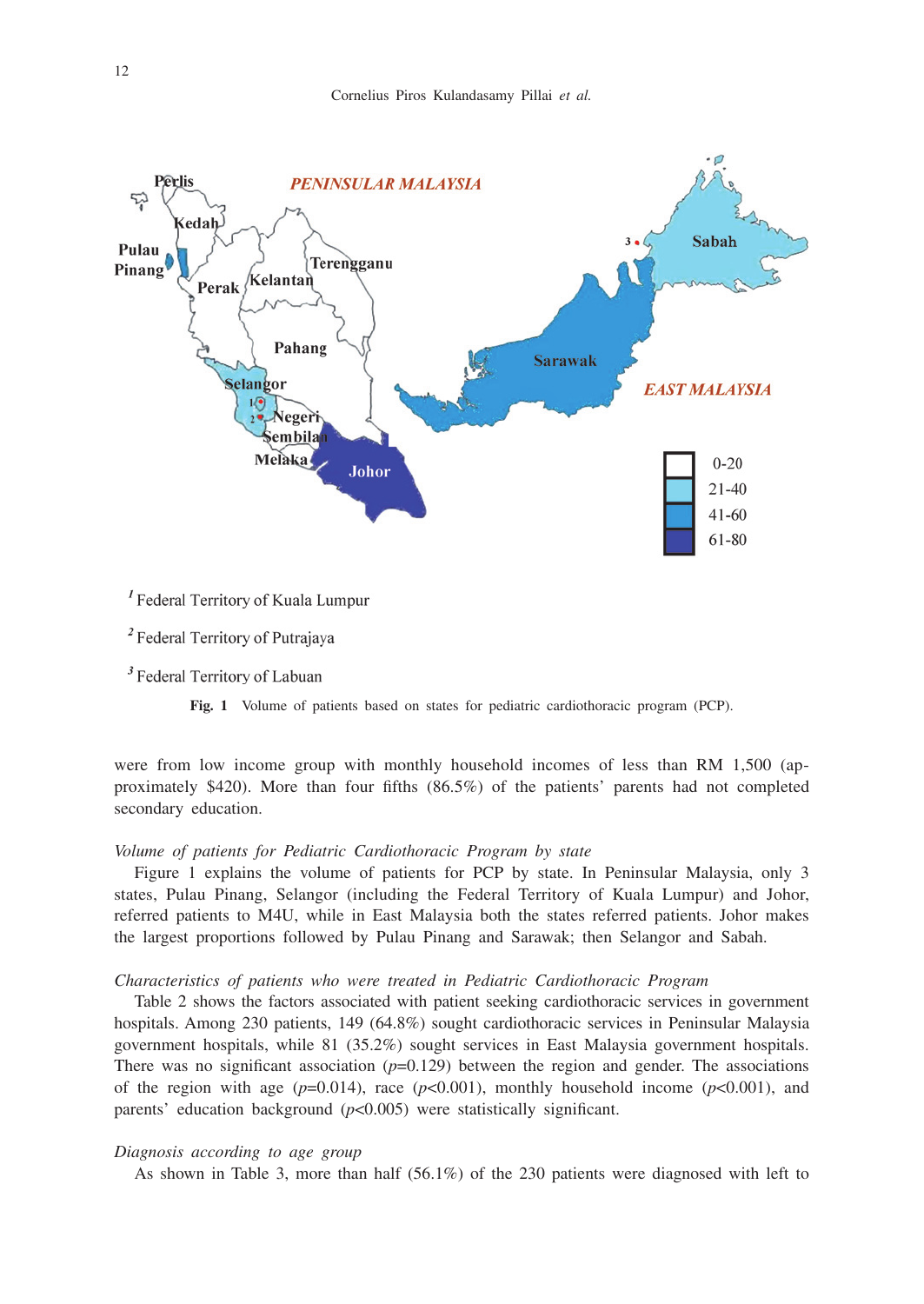| Characteristics                       | Peninsular<br>Malaysia |        | East Malaysia    |        |                 |
|---------------------------------------|------------------------|--------|------------------|--------|-----------------|
|                                       | N                      | $(\%)$ | $\mathbf n$      | $(\%)$ | $p$ – value $b$ |
| Total                                 | 149                    | (100)  | 81               | (100)  |                 |
| Gender                                |                        |        |                  |        |                 |
| Male                                  | 86                     | (57.7) | 38               | (46.9) | 0.129           |
| Female                                | 63                     | (42.3) | 43               | (53.1) |                 |
| Age                                   |                        |        |                  |        |                 |
| < 1                                   | 25                     | (16.7) | 4                | (4.9)  | 0.014           |
| $1 - 4$                               | 88                     | (59.1) | 45               | (55.6) |                 |
| $5 - 9$                               | 21                     | (14.1) | 18               | (22.2) |                 |
| $10 - 14$                             | 15                     | (10.1) | 14               | (17.3) |                 |
| Race                                  |                        |        |                  |        |                 |
| Malay                                 | 105                    | (70.5) | 37               | (45.7) | < 0.001         |
| Chinese                               | 24                     | (16.1) | $\boldsymbol{0}$ | (0)    |                 |
| Indian                                | 18                     | (12.1) | 12               | (14.8) |                 |
| Others                                | $\mathfrak{2}$         | (1.3)  | 32               | (39.5) |                 |
| Monthly household income a            |                        |        |                  |        |                 |
| $<$ RM 1500 $(<$ USD 420)             | 121                    | (81.2) | 78               | (96.3) | < 0.001         |
| RM 1500 - RM 3000 (USD 420 - USD 840) | 28                     | (18.8) | 3                | (3.7)  |                 |
| Parents' education background         |                        |        |                  |        |                 |
| Primary education                     | 121                    | (81.2) | 78               | (96.3) | 0.004           |
| Secondary education                   | 23                     | (15.4) | 3                | (3.7)  |                 |
| Tertiary education                    | 5                      | (3.4)  | $\boldsymbol{0}$ | (0)    |                 |

**Table 2** Characteristics of patients who were treated in Pediatric Cardiothoracic Program

Government hospitals: Hospital Sultan Aminah Johor Bahru, Hospital Pulau Pinang, Hospital Kuala Lumpur, and Hospital Serdang were grouped under Peninsular Malaysia, while Hospital Umum Sarawak and Hospital Likas Sabah were grouped under East Malaysia.

*a* Based on the data from Economic Planning Unit, Prime Minister's Department of Malaysia, household income < RM1,500 is categorized as low income group.

*b* Fisher's exact test

right shunt defects followed by 97 patients with cyanotic defects (42.2%), and the least was 4 patients with obstructive defects  $(1.7\%)$ . There was a statistically significant association ( $p=0.010$ ) between diagnosis category and age.

### *Outcome of medical management according to duration of hospitalization*

Table 4 presents the outcomes of the medical management. There were 226 (98.3%) patients alive for 24 months after surgery. The outcome of medical management and duration of hospitalization showed statistically significant difference (*p*=0.013). Post-surgery, 4 patients expired (1.7%, 95% confidence interval, 0.5–4.4). In 2014, 224 (97.4%) patients were alive after medical management, which also shows statistical significance  $(p<0.001)$  in relation to medical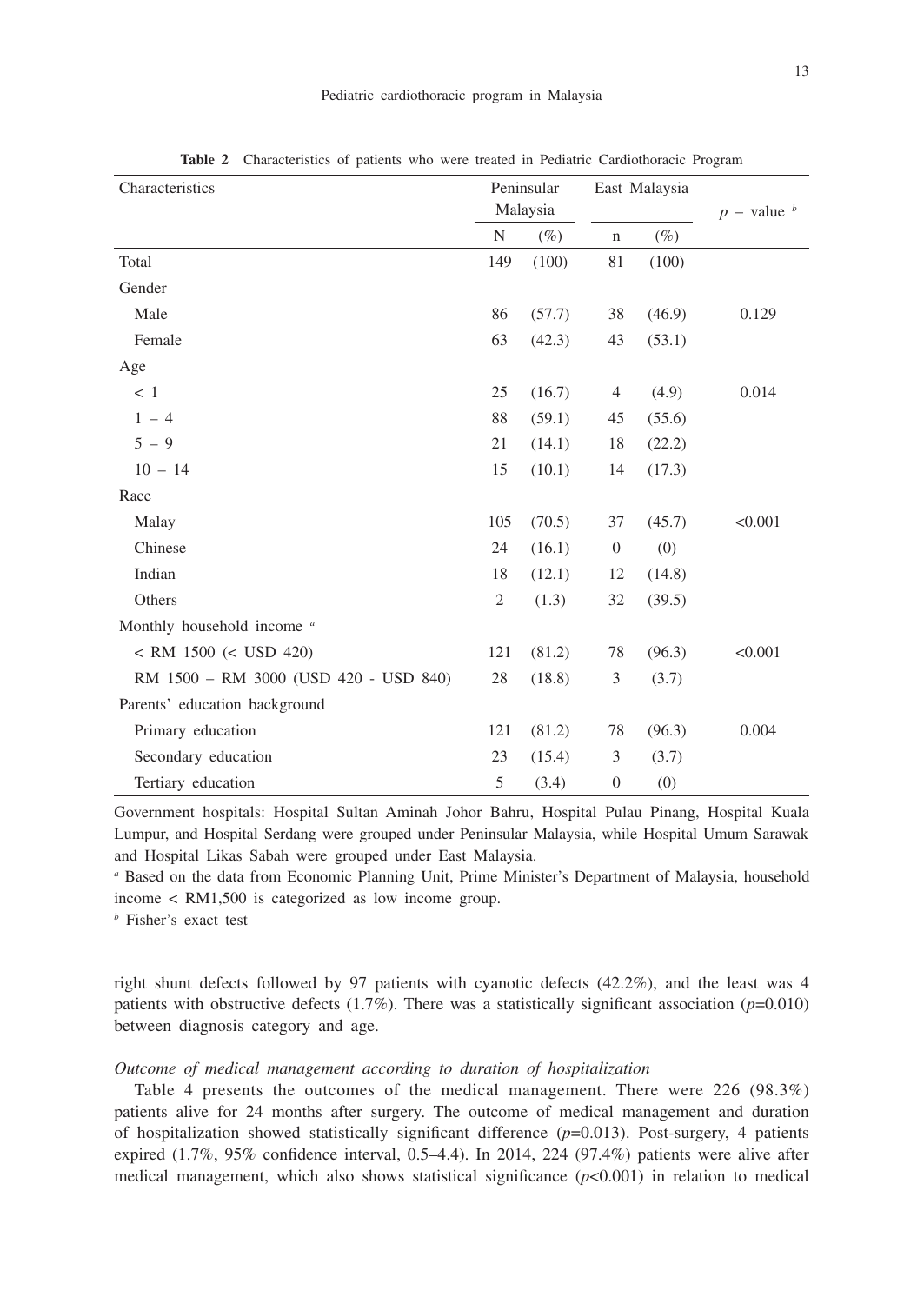management.

| Age         |    | Cyanotic | Left to right shunt |        | Obstructive      |         | Total |        |
|-------------|----|----------|---------------------|--------|------------------|---------|-------|--------|
|             | n  | $(\%)$   | n                   | $(\%)$ | n                | $(\%)$  | n     | $(\%)$ |
| Total       | 97 | (100)    | 129                 | (100)  | 4                | (100)   | 230   | (100)  |
| $\langle$ 1 | 9  | (9.3)    | 16                  | (12.4) | $\overline{4}$   | (100.0) | 29    | (12.6) |
| $1 - 4$     | 56 | (57.7)   | 77                  | (59.7) | $\boldsymbol{0}$ | (0.0)   | 133   | (57.8) |
| $5 - 9$     | 19 | (19.6)   | 20                  | (15.5) | $\overline{0}$   | (0.0)   | 39    | (16.9) |
| $10 - 14$   | 13 | (13.4)   | 16                  | (12.4) | $\boldsymbol{0}$ | (0.0)   | 29    | (12.6) |

Table 3 Diagnosis according to age group

The details of diagnosis for each diagnostic category are as follows; Tetralogy of Fallot, mitral regurgitation, double outlet right ventricle, and transposition of great arteries for "Cyanotic", ventricular septal defect and atrial septal defect for "Left to right shunt", and coarctation of aorta, aortic stenosis, and pulmonary stenosis for "Obstructive". Mitral regurgitation was put into cyanotic group based on the final outcome of the condition like mitral prolapse or cardiac failure which will lead to cyanosis. A Fisher's exact test for the 3 x 4 table was significant  $(p=0.010)$ .

**Table 4** Outcome of medical management according to duration of hospitalization

| Duration of hospitalization (days) | Alive |        | Expired |        |  |
|------------------------------------|-------|--------|---------|--------|--|
|                                    | N     | (%)    | n       | (%)    |  |
| Total                              | 226   | (100)  | 4       | (100)  |  |
| Short $(4-14)$                     | 133   | (50.0) |         | (25.0) |  |
| Middle $(15-24)$                   | 80    | (35.4) | 0       | (0.0)  |  |
| Long $(25-34)$                     | 33    | (14.6) |         | (75.0) |  |

A Fisher's exact test for the  $2 \times 3$  table was significant ( $p=0.013$ ).

#### DISCUSSION

This study showed that the largest proportion (61.7%) of patients was Malays, understandable as they are the most populous race in Malaysia. Those aged 1–4 years (57.8%) were the largest proportion among all age groups. This was due to good medical outcomes after medical management, as most of the pediatric cardiothoracic surgery were best done when the patient was still young, as they could enjoy the benefit of the repair at an early age.

Majority of patients were from Peninsular Malaysia (64.8%), but from only 3 states and 1 Federal Territory. The patients from East Malaysia were from both states. In Malaysia, there are 132 governmental hospitals and medical care for CHD is almost free. But currently only 7 government hospitals, 5 in Peninsular Malaysia and 2 in East Malaysia, are capable of providing almost comprehensive pediatric cardiac services; complicated cases were referred to National Heart Institute. Parents prefer to go to high-level hospitals directly, rather than being referred by government hospital primary care physicians to the one with a pediatric cardiologist. Thus parents have to travel to government hospitals which might be located outside of their area of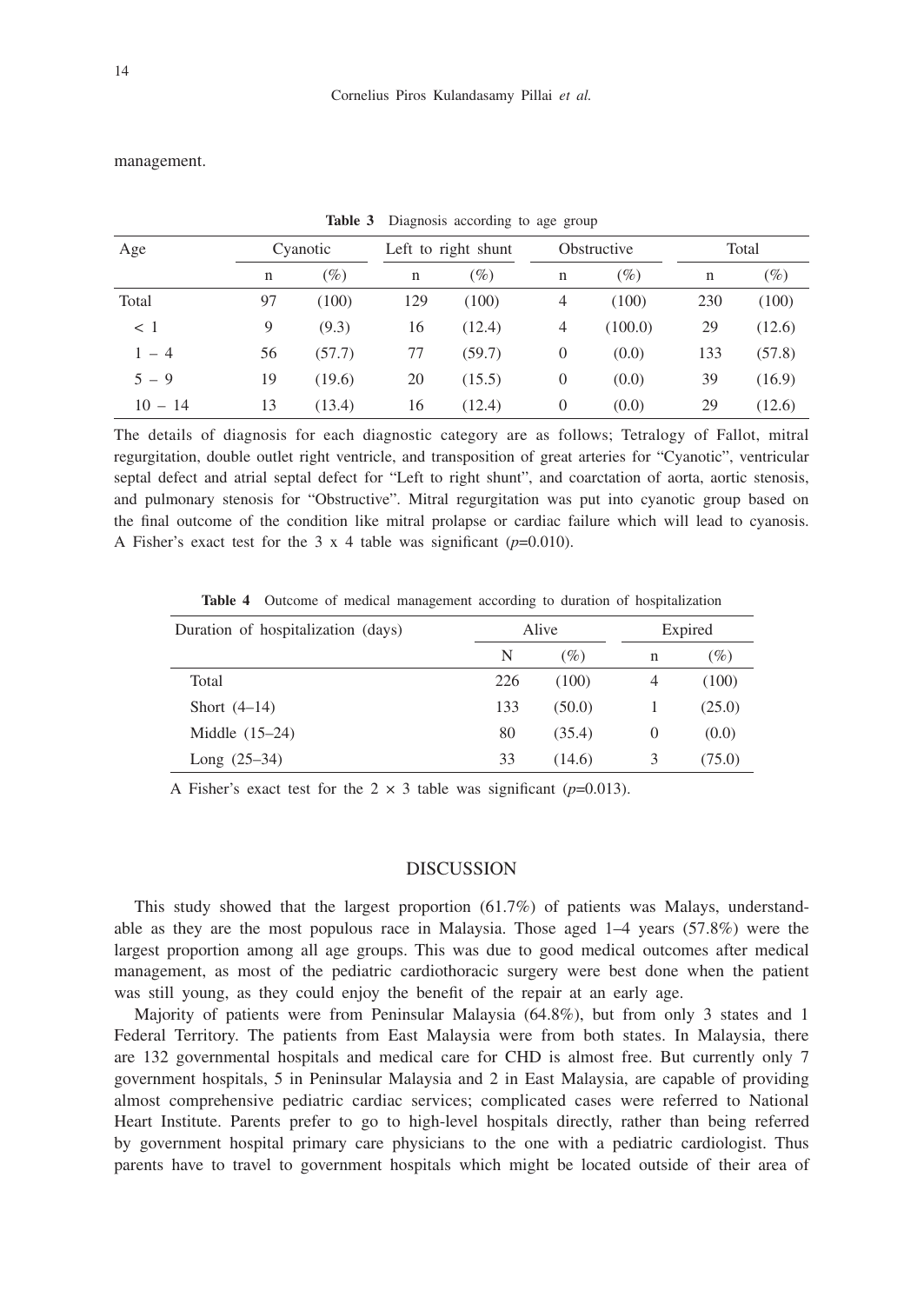residence or state to seek pediatric cardiac services for their children which makes accessibility and availability a great issue. Since PCP is first of its kind in Malaysia, thus some pediatric cardiologists are unsure of the success of this program. These were likely the reason that patients came from limited area. Subjects of the study came from families with low monthly household incomes and poor education of parents, a vulnerable group in Malaysia.10) Pediatric cardiac services in National Heart Institute offers subsidies for them through certain funds, but the waiting time is unacceptably long, especially for complex cases. Due to the high cost of pediatric cardiac services in private hospitals and not being covered by medical insurance, parents opt out this option.5,6) Lack of finances and poor knowledge regarding the health condition of their children creates an environment for parents to be dependent on government hospitals.

The diagnosis of pediatric cardiac diseases had a strong association with age  $(p=0.010)$ . Capability to diagnose and treat at early age reduces the frequency of complications, improving the quality of life of the child.9) Children are less worried about health than adults; in other words, they are mentally stronger. Hence, the post-surgery recovery occurs at a faster pace.<sup>5)</sup> Almost 56.1% of patients are diagnosed with left to right shunt and it is of utmost importance to repair it as soon as possible, because if the shunt becomes right to left, it complicates the repairing process or in some cases it may be beyond repair.

The outcome of the medical management had a significant association with the duration of hospitalization ( $p=0.013$ ); longer stays had a worse prognosis. Out of 230 subjects, 4 (1.7%) patients expired after post-operation. In 2014, all the patients' parents were contacted to inquire about the status of their children, which found another 2 (0.9%) out of the 226 patients expired in the course 24 months after operation.

The price offered for PCP is much cheaper compared to the United States where the estimated cost for an average infant with any CHD is about USD 23,000, and much higher in case of severe  $CHD<sup>25)</sup>$  In the event of the expiry of a patient, the NH along with M4U make arrangements to bring the deceased back to Malaysia with no additional cost the government or parents.<sup>6)</sup> Through PCP, the government save great amount of resources as the cost is 10 fold higher in Malaysia. Therefore, neither the patients' parents nor the government are financially burdened by this issue. The patients had shorter duration of hospitalization, and the overall mortality rate was 2.6%, which lower than in the United States (4.6%) and the United Kingdom (4.0%).<sup>26,27)</sup>

Post PCP feedback from the patients' parents was good; in addition to being happy with the medical management provided to the children and the hospitality of medical professionals and medical staffs towards them and their children, they also can see their children being equal as other normal children as well. With the power of technology, distance is not an issue with the usage of telemedicine, consequently allowing ordinary doctors to do extraordinary things.

Although the National Heart Institute has grown tremendously and the government is working to set up 6 regional cardiac centers to provide complex pediatric care service, still the backlog of patients and long waiting times for medical management is ongoing and this should not be a burden borne by the patients.

There were several limitations to this study. Firstly, the study was conducted with a small sample size, thus the respondents cannot be assumed to be representatives of the whole of patients with CHD. Secondly, the patients in this study were from 5 states and 1 Federal Territory out of 13 states and 3 Federal Territories, hence hindering the ability of the study to provide a clear picture of CHD cases in Malaysia.

In conclusion, the PCP has benefited patients from the vulnerable group for 5 years. PCP has also overcome the situation where parents of children, especially from the vulnerable group, will not beg for pediatric care services, and this has served as the gateway for them to obtain help. Hence, the government should continue this program to benefit the citizens, especially those from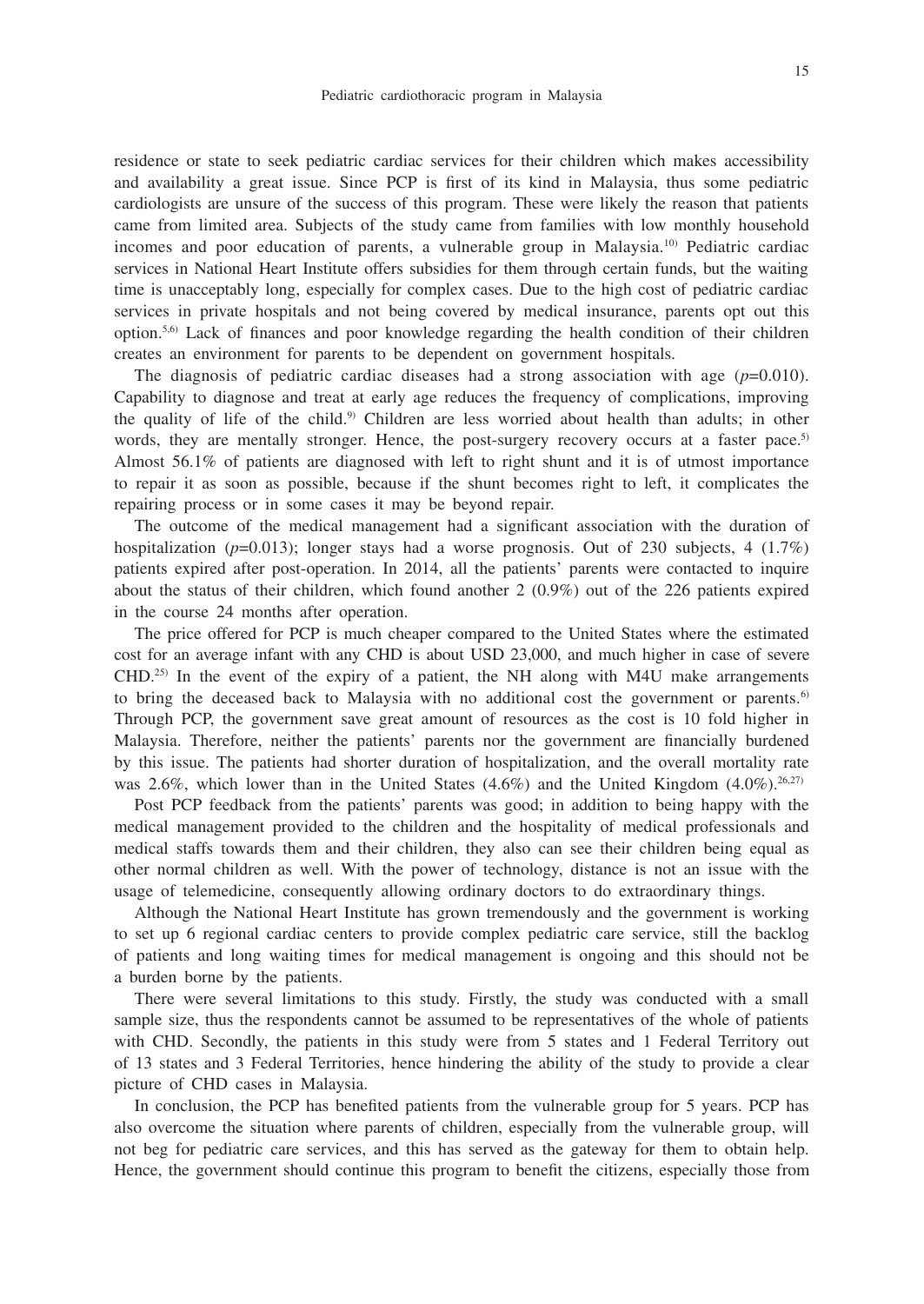vulnerable and middle income group, while waiting for our own set up to be up and running.

## ACKNOWLEDGEMENTS

We wish to thank the coordinators and other staff who helped us in data collection, and all patients and parents, pediatric cardiologists, doctors, nurses, supporting clinical and non-clinical personnel and all those who were part of the PCP.

# CONFLICT OF INTEREST

The authors declare that they have no conflicts of interests.

#### **REFERENCES**

- 1) Health Informatics Centre Planning and Development Division. Indicators for monitoring and evaluation of strategy health for all. *In: Heath Indicator 2007*. pp.54, 2007, Ministry of Health Malaysia. http://www. moh.gov.my/images/gallery/publications/md/hi/hi\_2007.pdf (assessed on November 5, 2014).
- 2) Health Informatics Centre Planning and Development Division. *Health facts 2007. 2008*, Ministry of Health Malaysia. http://www2.moh.gov.my/images/gallery/stats/heal\_fact/ health\_facts\_2007.pdf (assessed on November 5, 2014).
- 3) Health Informatics Centre Planning and Development Division. *Annual report 2007.* pp.75–76, 2008, Ministry of Health Malaysia. http://www.moh.gov.my/images/gallery/ publications/md/ar/2007-2.pdf (assessed on November 5, 2014).
- 4) Wong SL, Muhammad IHI. Where and why 5000 children in Malaysia are dying every year? *In: Under Five Death in Malaysia 1993–2003*. pp.20–46, 2008, Ministry of Health Malaysia. http://www.crc.gov.my/ wp-ontent/uploads/documents/report/StudyOnUnder5 DeathsinMsia\_1993–2003.pdf (assessed on February 14, 2015).
- 5) Sharifah AIM. Paediatric cardiac surgery with limited resources. *Malaysia J Paediatr Child Health*, 2011; 17: 34.
- 6) Medical Development Division. *Guidelines on the management of children with congenital heart diseases for cardiothoracic surgery in Narayana Hrudayalaya Institute of cardiac sciences (NH), Bangalore, India. 2007*, Ministry of Health Malaysia. http://www2.moh.gov.my/attachments/1909 (assessed on November 28, 2014).
- 7) Adeeb SM, Leman H, Sallehuddin A, Yakub A, Awang Y, Alwi, M. Coarctation of aorta repair at the National Heart Institute (1983–1994). *Med J Malaysia*, 2004; 59: 11–14.
- 8) Indra G, Terrence T, Fon EN, Thian LS. Clinical characteristics and mortality risk prediction in critically ill children in Malaysian Borneo, *Singapore Med J*, 2014; 55: 261–265.
- 9) Goh AY, Abdel LMA, Lum LC, Abu BMN. Outcome of children with different accessibility to tertiary pediatric intensive care in a developing country: a prospective cohort study. *Intensive Care Med*, 2003; 29: 97–102.
- 10) Department of Statistics Malaysia. *Report on Household Income Expenditure Survey in Malaysia 2009/10*. pp.1–23, 2011, Government of Malaysia. http://catalog.ihsn.org/ index.php/catalog/5430/download/65754 (assessed on January 21, 2015).
- 11) Sangeeta S, Ira AP, Steven AK, Helen K, Susan H, Gary LS, Wyman WL. Screening fetal echocardiography by telemedicine: Efficacy and community acceptance. *J Am Soc Echocardiogr*, 2003; 16: 202–208.
- 12) Aladeen MA, Weaam FJT, Ayad AH, Rasha MA, Hazar NR, Luke F. Narayana Hrudayalaya cardiac care hospital for the poor: Leadership case study analysis and key lessons for Jordan. *Eur Sci J*, 2014; 10: 474–484.
- 13) Khanna, Tarun, Kasturi VR, Merlina Mn. Narayana Hrudayalaya Heart Hospital: Cardiac Care for the Poor (A). *In: Harvard Business School Case Study*. pp.78–101, 2005, Harvard Business School.
- 14) Khanna, Tarun, Tanya B. Narayana Hrudayalaya Heart Hospital: Cardiac Care for the Poor (B). *In: Harvard Business Supplement*. pp.402–407, 2011, Harvard Business School.